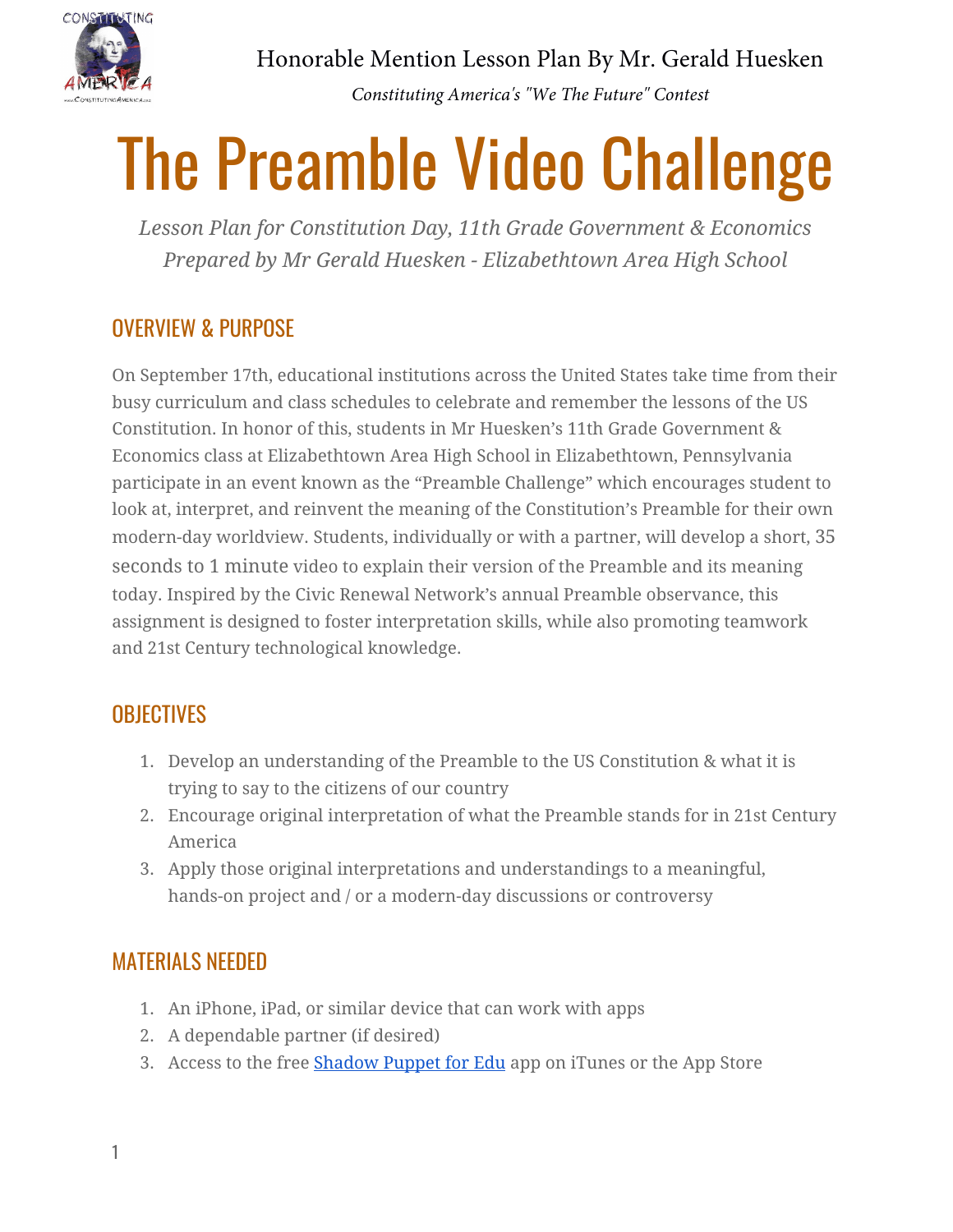## **ACTIVITY**

## *Introduction:*

At the start of the week, students are re-introduced to the Preamble in a kind of comical way. For many students, they may have discussed the Preamble when they studied the Constitutional Convention in their middle school history classes, but by the time they get the high school the ideas behind this introduction to the Constitution are hazy. I like to start off by showing my students the [famous](https://www.youtube.com/watch?v=yx5d3haRG7M) scene from *The Andy Griffith Show*, when Barney tries to recite the Preamble from memory. Often students find this to be funny and also amazing that students had to memorize this passage in the first place. This will often lead to a discussion of why is it important for someone to know the context of the US Preamble.

From here, I will often introduce them to the basics of the project, review our in-class workshop timeline, and some of the tricks / tips I have found work the best when approaching a project such as this. The following points are heavily emphasized with this assignment:

- 1. The Preamble **MUST** be featured in the video somehow (audio, text, etc.)
- 2. Image / graphic selection and how it related to the words / meaning or your interpretation of the Preamble
- 3. Music / audio effects may be used with the Preamble's words; feel free to put your own spin on the reading as well (rap, dramatic readings / interpretations, etc.)

Students are also directed by my [classroom](https://www.etownschools.org/Page/6858) website, where example projects can also be found from past students who have participated in the challenge

### *Work Session:*

As the week progresses, students work individually and collaboratively with a partner on their projects. I will often pass out a copy of the Preamble and work with students who may be stuck on breaking down the Preamble into sections that can become the basis for their video, asking them what they think these words mean on a broader scale and how they might impact American life. Students can utilize images, music, and stop-motion effects to create their final product through the app. Students can also expand out and use their own apps or video creation sites, but for students who are new to using technology like this or to video production, the app works well.